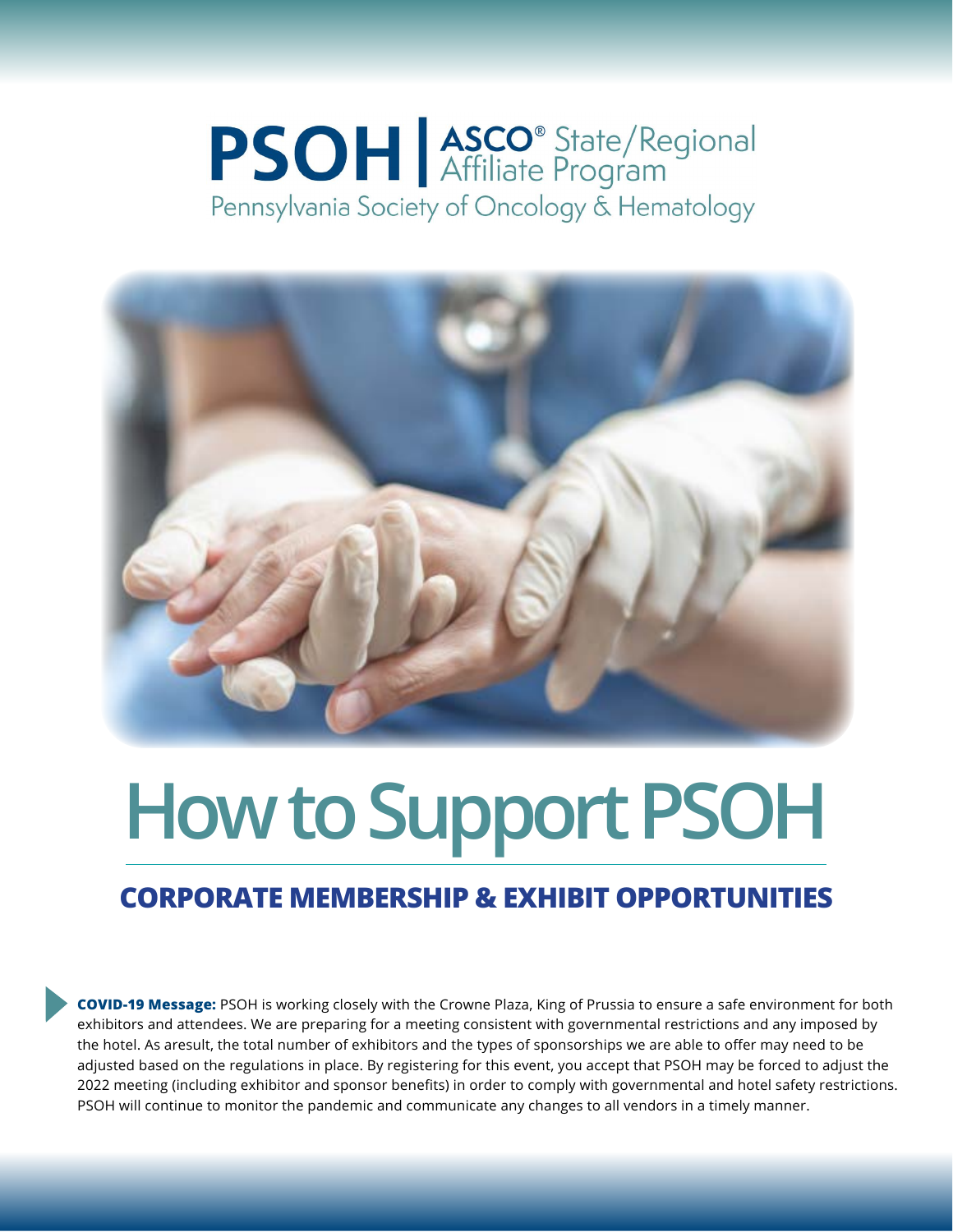### **CORPORATE MEMBERSHIP**

**The Pennsylvania Society of Oncology and Hematology (PSOH) invites companies to become annual Corporate Members of the Society. Corporate membership allows corporations to participate in educational and advocacy activities of PSOH, and to promote scientific inquiry and exchange among members.**

#### **\$10,000 Benefits**

- Exclusive Networking Event with PSOH Board
- First choice of table placement and participation for five representatives at 2022 Annual Meeting
- Company profile on PSOH website to include logo, representative contact information, company description, website, and social media links through December 31, 2022
- Work with legislative initiatives
- Opportunity to survey members (based on Board approval)
- Distribution of priority company information on FDA approvals and/or published journal articles to active members (based on Board approval)
- Scrolling company logo on the PSOH website footer with link to company website
- Access to members-only side of PSOH website
- Included in event promotion email

#### **\$5,000 Benefits**

- Table placement selection before general exhibitor assignments, and participation for four representatives at 2022 Annual Meeting
- Company profile on PSOH website to include logo, representative contact information, company description, website, and social media links through October 31, 2022
- Work with legislative initiatives
- Opportunity to survey members (based on Board approval)—once per year
- Distribution of priority company information (i.e. FDA approvals and or published journal articles, based on Board approval) to active members—three times per year
- Scrolling company logo on the PSOH website footer with link to company website
- Access to members-only side of PSOH website

**[Become a Corporate Member!](https://web.psoh.org/forms/7)**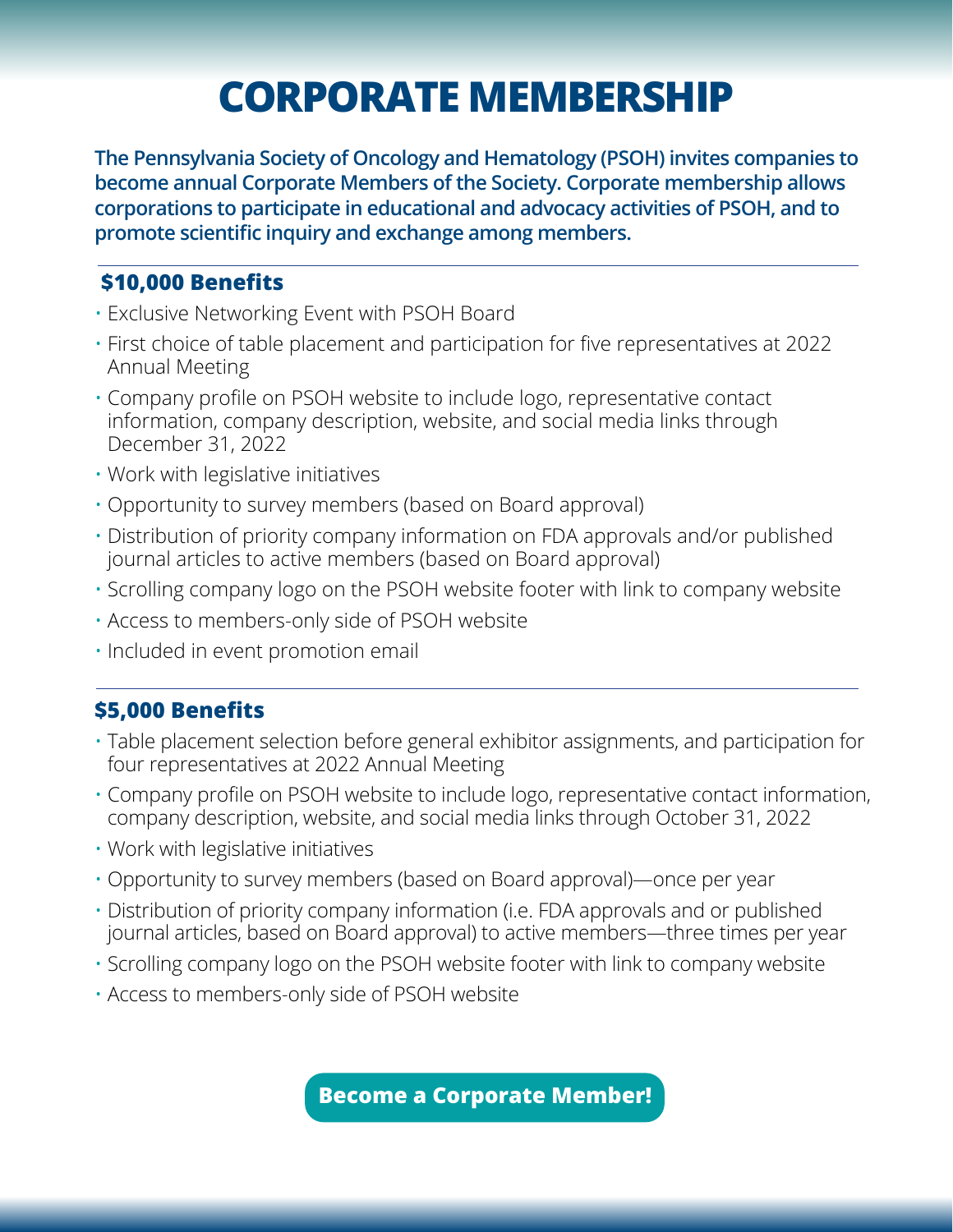### **2022 PSOH ANNUAL MEETING**

#### **October 7, 2022 • Crowne Plaza, King of Prussia**

### **OPPORTUNITIES**

#### **Exhibit Table—\$2,000**

- (1) 6' or 8' table (no linen provided) and two chairs
- (2) complimentary registrations for representatives
- Company name on "Thank You" screen during breaks
- Company name on signage throughout meeting space
- Company name included on landing page for event registration and included in emails sent to membership for reminders
- Company name listed in onsite program for attendees
- Access to the "opt-in" attendee list provided after the meeting —*attendees select an "opt-in" check box during registration if they agree to be contacted by exhibitors*

#### **Break Sponsor—\$800**

*(Two opportunities available—Must be an exhibitor. This sponsorship does not include an exhibit table.)*

- Additional signage at either the AM or PM break
- Recognition during break slide show in main session room
- Recognition in program materials

#### **Non-CME Product Showcase—\$6500**

*(Two opportunities available)*

- Exclusive audience with meeting attendees during a lunch session to include a non-CME educational presentation on a topic of your choosing
- Presentation should be 30 minutes, with an additional 15 minutes allowed for Q&A
- Attendees will eat their lunch during the session

#### **Additional Exhibit Table Representatives—\$50 each**

**Questions? Email Jessica Winger, Meeting Manager at [jwinger@pamedsoc.org](mailto:jwinger%40pamedsoc.org?subject=)**